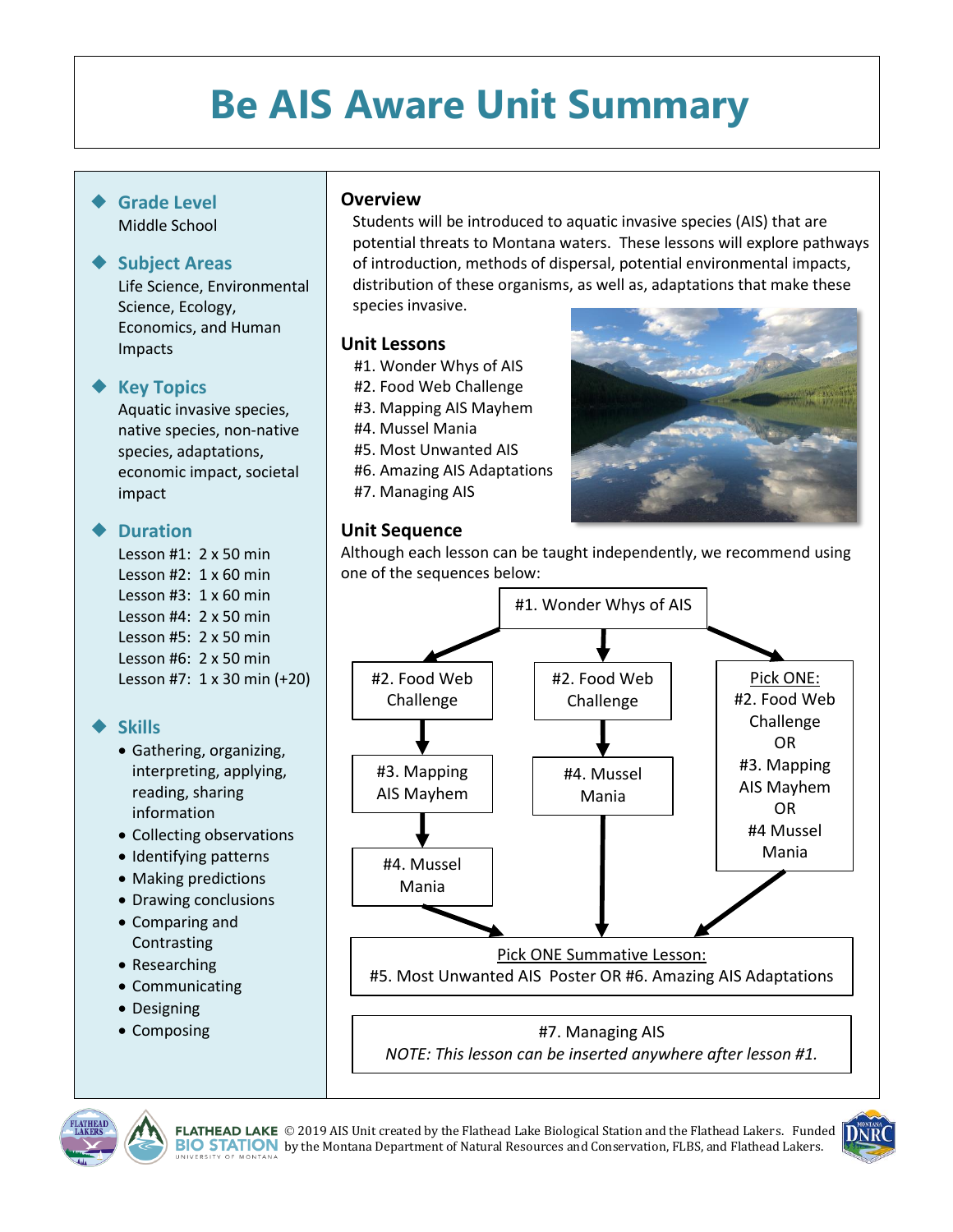# **Online Source for AIS Unit Materials**

All printable lesson materials are available on the associated thumb drive or on our website: <https://flbs.umt.edu/newflbs/k12teachingmaterial>

| <b>Unit Materials List</b>      |                                                                                                                                                                                                                                                                                                                                                                                         | ** Materials used in more than one lesson                                                                                                                                                                                                                                                                                                          |  |  |  |
|---------------------------------|-----------------------------------------------------------------------------------------------------------------------------------------------------------------------------------------------------------------------------------------------------------------------------------------------------------------------------------------------------------------------------------------|----------------------------------------------------------------------------------------------------------------------------------------------------------------------------------------------------------------------------------------------------------------------------------------------------------------------------------------------------|--|--|--|
| <b>AIS Lesson</b>               | Materials provided in AIS teaching trunk                                                                                                                                                                                                                                                                                                                                                | <b>Materials provided by instructor</b>                                                                                                                                                                                                                                                                                                            |  |  |  |
| #1. Wonder<br>Whys of AIS       | • Teacher resources #1-10 (8 laminated sets)<br>• Distribution maps #1-5 (4 laminated sets)<br>• 6 N.W. Aquatic Species Guides<br>• 8 AIS Threatening the Crown of the Continent<br>Flipbooks<br>• 8 AIS Pocket Guides<br>• 10 Montana Reference maps **<br>• 2 Pressed flowering rush samples<br>• 2 Pressed Eurasian milfoil samples                                                  | • Copies of student worksheets #1-2                                                                                                                                                                                                                                                                                                                |  |  |  |
| #2. Food Web<br>Challenge       | • Laminated food web cards (6 sets)                                                                                                                                                                                                                                                                                                                                                     | • Copies of student worksheets #1-2<br>• Color pencils or markers<br>• Glue/glue stick (1/group)<br>• 2' x 3' Poster paper (1/group)<br>• $4''$ x 6" lined index card or 8 $\frac{1}{2}$ " x 11"<br>wide-ruled paper (1/group)<br>· Optional: Computer/Chromebook                                                                                  |  |  |  |
| #3. Mapping AIS<br>Mayhem       | • 6 Columbia River Basin maps<br>• 6 Flathead Lake Region maps<br>• 6 Major U.S. watershed maps<br>• 10 Montana Reference maps**                                                                                                                                                                                                                                                        | • Copies of student worksheets #1-2<br>• One water bottle and two bowls of<br>water                                                                                                                                                                                                                                                                |  |  |  |
| #4. Mussel Mania                | • 8 Zebra mussel anatomy posters<br>• Mussel anatomy cards (8 sets)<br>· 3-4 Zebra vs. quagga resin mounts<br>• 3-4 Zebra/quagga/Asian clam resin mounts<br>• 6-8 Zebra and quagga shell size resin mounts<br>• 3-D printed mussel shells (set of 20)<br>• 8 Freshwater mussel life cycle posters<br>• 8 Invasive mussel life cycle posters<br>• 9 Mussels of Montana posters (1 large) | • Copies of student worksheets #1-5<br>• Colored pencils                                                                                                                                                                                                                                                                                           |  |  |  |
| #5. Most<br><b>Unwanted AIS</b> | • Teacher resources #2-3 (12 laminated copies)                                                                                                                                                                                                                                                                                                                                          | • Copies of student worksheets #1-5<br>• Copies of teacher resource #1<br>• Computer/Chromebook and printer<br>access for each student<br>• Electronic poster: Individual access<br>to presentation software<br>• Hardcopy poster: 8 1/2" x 11"<br>assorted colored paper or<br>construction paper, scissors, rulers,<br>glue, and colored pencils |  |  |  |



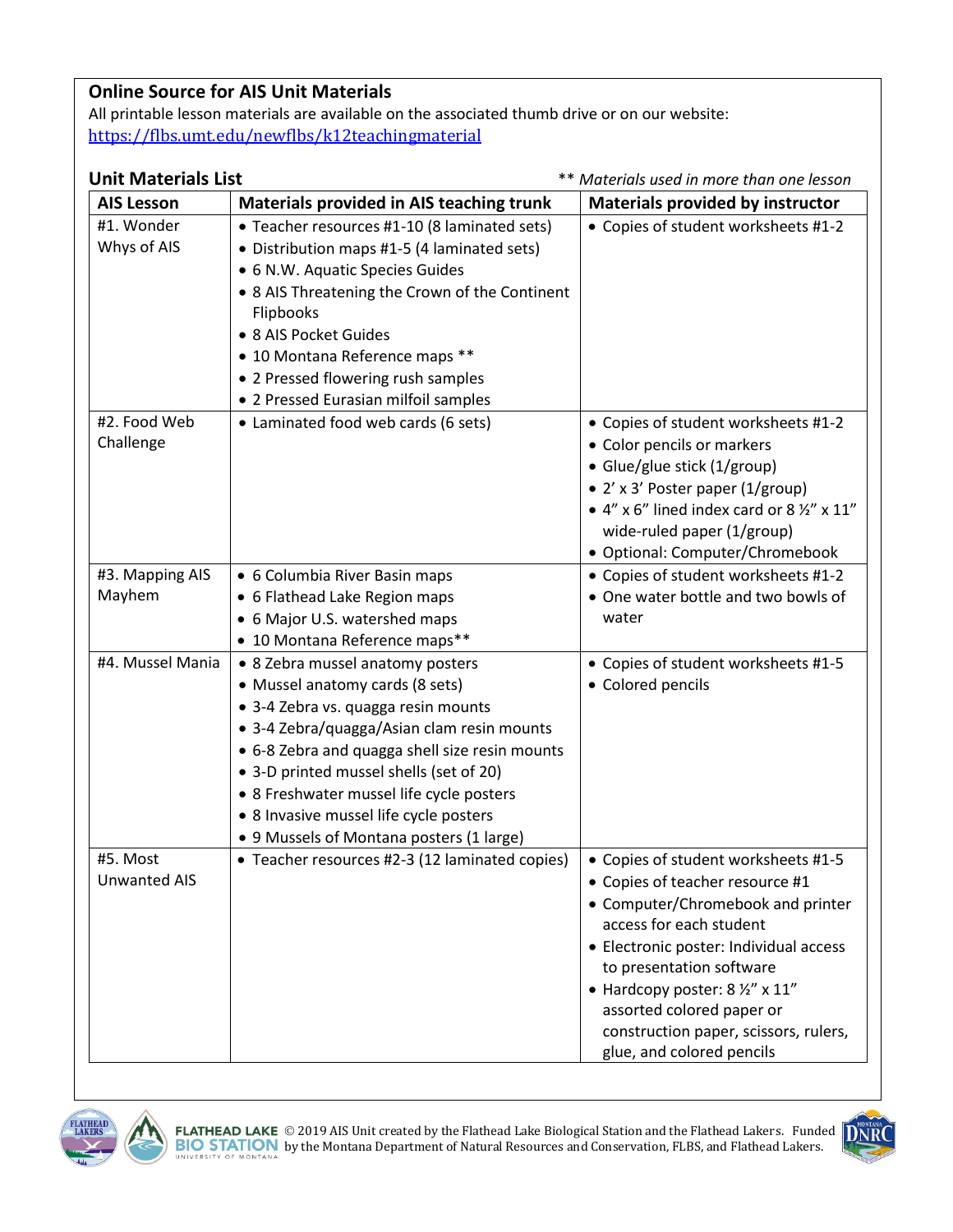| <b>AIS Lesson</b>              | Materials provided in AIS teaching trunk                             | <b>Materials provided by instructor</b>                  |
|--------------------------------|----------------------------------------------------------------------|----------------------------------------------------------|
| #6. Amazing AIS<br>Adaptations | • Laminated adaptation cards (22 animal and<br>14 plant/algae cards) | • Copies of student worksheets #1-8<br>• Colored pencils |
|                                |                                                                      |                                                          |
| #7. Managing AIS               | • Student readings A-F (4 laminated sets)                            | • Copies of student worksheets #1-2                      |

## **Unit Standards**

| <b>Be AIS Aware Lesson</b>                                                             |                                                             | Wonder<br>Whys of<br><b>AIS</b> | <b>Food Web</b><br>Challenge | <b>Mapping</b><br><b>AIS</b><br><b>Mayhem</b> | <b>Mussel</b><br>Mania | <b>Most</b><br><b>Unwanted</b><br><b>AIS Poster</b> | <b>Amazing AIS</b><br><b>Adaptations</b> | <b>Managing</b><br><b>AIS</b> |
|----------------------------------------------------------------------------------------|-------------------------------------------------------------|---------------------------------|------------------------------|-----------------------------------------------|------------------------|-----------------------------------------------------|------------------------------------------|-------------------------------|
| <b>NGSS</b><br><b>Standards</b>                                                        | $MS-LS2-2$                                                  | $\checkmark$                    |                              |                                               |                        |                                                     | $\checkmark$                             |                               |
|                                                                                        | $MS-LS2-3$                                                  |                                 | $\checkmark$                 |                                               |                        |                                                     |                                          |                               |
|                                                                                        | $MS-LS1-3$                                                  |                                 |                              |                                               | $\checkmark$           |                                                     |                                          |                               |
|                                                                                        | $MS-LS1-4$                                                  |                                 |                              |                                               | $\checkmark$           |                                                     |                                          |                               |
| <b>NGSS</b><br><b>Crosscutting</b><br><b>Concepts</b>                                  | <b>Patterns</b>                                             | $\checkmark$                    |                              | $\checkmark$                                  |                        |                                                     | $\checkmark$                             |                               |
|                                                                                        | Energy &<br>Matter                                          |                                 | $\checkmark$                 |                                               |                        |                                                     |                                          |                               |
|                                                                                        | Cause & Effect                                              |                                 | $\checkmark$                 | $\checkmark$                                  | $\checkmark$           | $\checkmark$                                        |                                          |                               |
|                                                                                        | <b>Stability &amp;</b><br>Change                            |                                 |                              |                                               |                        | $\checkmark$                                        |                                          |                               |
| <b>NGSS Core</b><br><b>Concepts</b>                                                    | LS1A                                                        |                                 |                              |                                               | $\checkmark$           |                                                     |                                          |                               |
|                                                                                        | LS1.B                                                       |                                 |                              |                                               | $\checkmark$           |                                                     |                                          |                               |
|                                                                                        | LS2.B                                                       |                                 | $\checkmark$                 |                                               |                        |                                                     |                                          |                               |
|                                                                                        | LS2.C                                                       |                                 |                              |                                               |                        | $\checkmark$                                        |                                          |                               |
|                                                                                        | LS4.B                                                       |                                 |                              |                                               |                        |                                                     | $\checkmark$                             |                               |
|                                                                                        | <b>LS4.C</b>                                                |                                 |                              |                                               |                        | $\checkmark$                                        | $\checkmark$                             |                               |
| <b>NGSS</b><br><b>Science &amp;</b><br><b>Engineering</b><br><b>Practices</b>          | Constructing<br><b>Explanations</b>                         | $\checkmark$                    |                              | $\checkmark$                                  |                        |                                                     |                                          |                               |
|                                                                                        | Develop & Use<br><b>Models</b>                              |                                 | $\checkmark$                 |                                               |                        |                                                     |                                          |                               |
|                                                                                        | Obtaining,<br>Evaluating, &<br>Communicating<br>Information |                                 |                              |                                               |                        | $\checkmark$                                        |                                          |                               |
|                                                                                        | Engaging in<br>Argument                                     |                                 |                              |                                               | $\checkmark$           |                                                     |                                          |                               |
| <b>MT Content</b><br><b>Standards</b><br>for English<br>Language<br>Arts &<br>Literacy | WHST.6-8.4                                                  |                                 | $\checkmark$                 | $\checkmark$                                  | $\checkmark$           | $\checkmark$                                        | $\checkmark$                             |                               |
|                                                                                        | WHST.6-8.9                                                  | $\checkmark$                    |                              |                                               |                        |                                                     |                                          | $\checkmark$                  |
|                                                                                        | SL.6-8.4                                                    |                                 |                              |                                               |                        |                                                     |                                          | $\checkmark$                  |
| <b>MT Social</b><br><b>Science</b><br><b>Standards</b>                                 | Content<br>Standard 1                                       |                                 |                              |                                               |                        |                                                     |                                          | $\checkmark$                  |